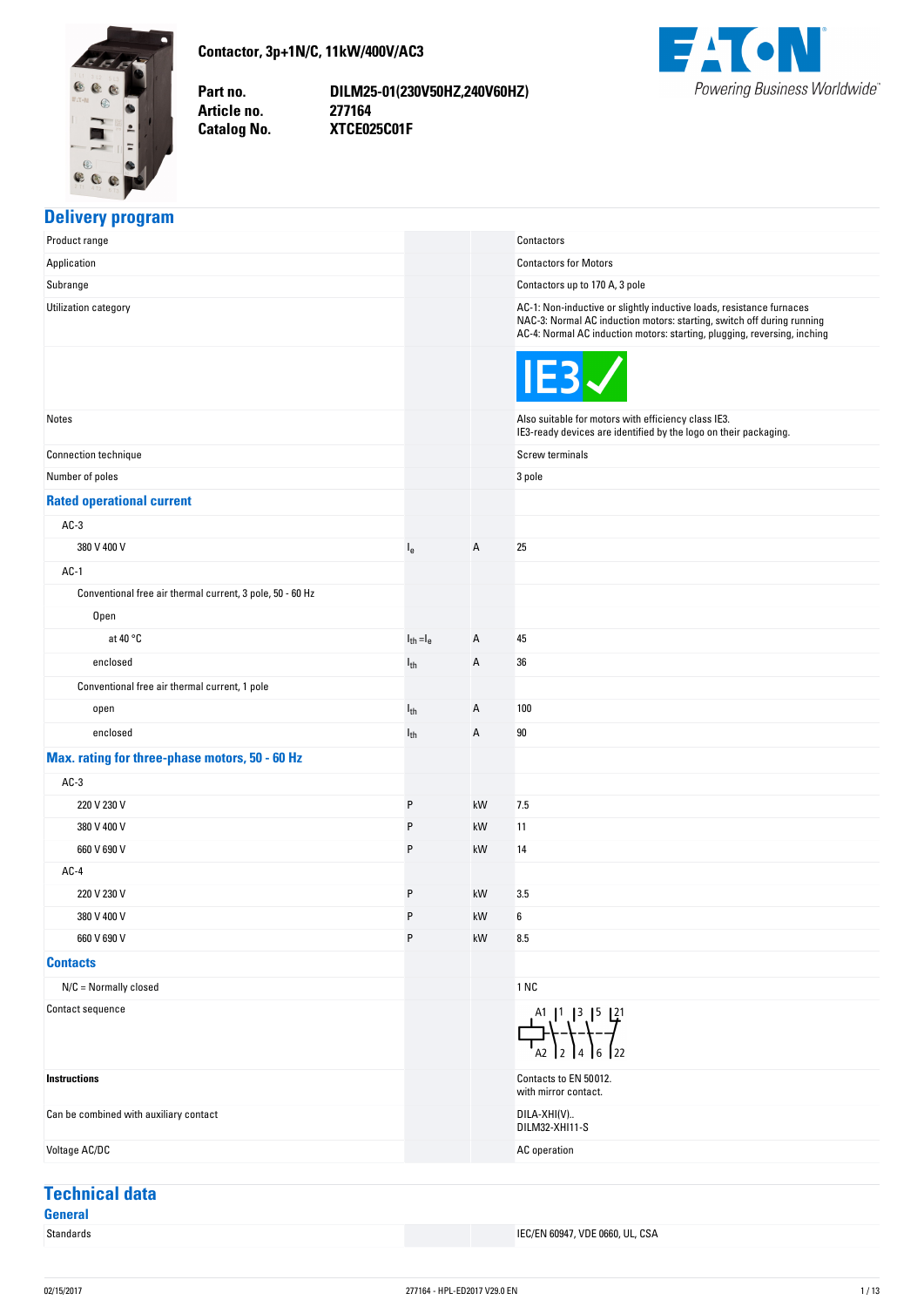| Lifespan, mechanical                                                        |              |                                              |                                                                                |
|-----------------------------------------------------------------------------|--------------|----------------------------------------------|--------------------------------------------------------------------------------|
| AC operated                                                                 | Operations   | $\times 10^6$                                | 10                                                                             |
| DC operated                                                                 | Operations   | $\times 10^6$                                | 10                                                                             |
| Operating frequency, mechanical                                             |              |                                              |                                                                                |
| AC operated                                                                 | Operations/h |                                              | 5000                                                                           |
| DC operated                                                                 | Operations/h |                                              | 5000                                                                           |
| Climatic proofing                                                           |              |                                              | Damp heat, constant, to IEC 60068-2-78<br>Damp heat, cyclic, to IEC 60068-2-30 |
| Ambient temperature                                                         |              |                                              |                                                                                |
| <b>Open</b>                                                                 |              | °C                                           | $-25 - +60$                                                                    |
| Enclosed                                                                    |              | °C                                           | $-25 - 40$                                                                     |
| Storage                                                                     |              | $^{\circ}{\rm C}$                            | $-40 - 80$                                                                     |
| <b>Mounting position</b><br>Mechanical shock resistance (IEC/EN 60068-2-27) |              |                                              | ≖<br>ego<br>℅                                                                  |
| Half-sinusoidal shock, 10 ms                                                |              |                                              |                                                                                |
| Main contacts                                                               |              |                                              |                                                                                |
| N/O contact                                                                 |              |                                              | 10                                                                             |
| Auxiliary contacts                                                          |              | $\mathfrak g$                                |                                                                                |
| N/O contact                                                                 |              |                                              | $\overline{1}$                                                                 |
| N/C contact                                                                 |              | $\mathfrak g$<br>$\boldsymbol{\mathfrak{g}}$ | $\mathbf 5$                                                                    |
| Mechanical shock resistance (IEC/EN 60068-2-27) when tabletop-mounted       |              |                                              |                                                                                |
| Half-sinusoidal shock, 10 ms                                                |              |                                              |                                                                                |
| Main contacts                                                               |              |                                              |                                                                                |
| N/O contact                                                                 |              | $\mathfrak g$                                | 6.9                                                                            |
| Auxiliary contacts                                                          |              |                                              |                                                                                |
| N/O contact                                                                 |              | $\mathfrak g$                                | 5.3                                                                            |
| N/C contact                                                                 |              | g                                            | 3.5                                                                            |
| Degree of Protection                                                        |              |                                              | IP <sub>00</sub>                                                               |
| Protection against direct contact when actuated from front (EN 50274)       |              |                                              | Finger and back-of-hand proof                                                  |
| Weight                                                                      |              |                                              |                                                                                |
| AC operated                                                                 |              | kg                                           | 0.42                                                                           |
| DC operated                                                                 |              | kg                                           | 0.48                                                                           |
| Terminal capacity main cable                                                |              |                                              |                                                                                |
| Solid                                                                       |              | mm <sup>2</sup>                              | $1 \times (0.75 - 16)$<br>$2 \times (0.75 - 10)$                               |
| Flexible with ferrule                                                       |              | mm <sup>2</sup>                              | $1 \times (0.75 - 16)$<br>$2 \times (0.75 - 10)$                               |
| Stranded                                                                    |              | mm <sup>2</sup>                              | $1 \times 16$                                                                  |
| Solid or stranded                                                           |              | AWG                                          | $18 - 6$                                                                       |
| Main cable connection screw/bolt                                            |              |                                              | M <sub>5</sub>                                                                 |
| <b>Tightening torque</b>                                                    |              | Nm                                           | 3.2                                                                            |
| Terminal capacity control circuit cables                                    |              |                                              |                                                                                |
| Solid                                                                       |              | mm <sup>2</sup>                              | $1 \times (0.75 - 4)$<br>$2 \times (0.75 - 4)$                                 |
| Flexible with ferrule                                                       |              | mm <sup>2</sup>                              | $1 \times (0.75 - 2.5)$<br>$2 \times (0.75 - 2.5)$                             |
| Solid or stranded                                                           |              | AWG                                          | $18 - 14$                                                                      |
| Control circuit cable connection screw/bolt                                 |              |                                              | M3.5                                                                           |
| Tightening torque                                                           |              | Nm                                           | 1.2                                                                            |
| Tool<br>Main cable                                                          |              |                                              |                                                                                |
| Pozidriv screwdriver                                                        |              | Size                                         | $\overline{2}$                                                                 |
|                                                                             |              |                                              |                                                                                |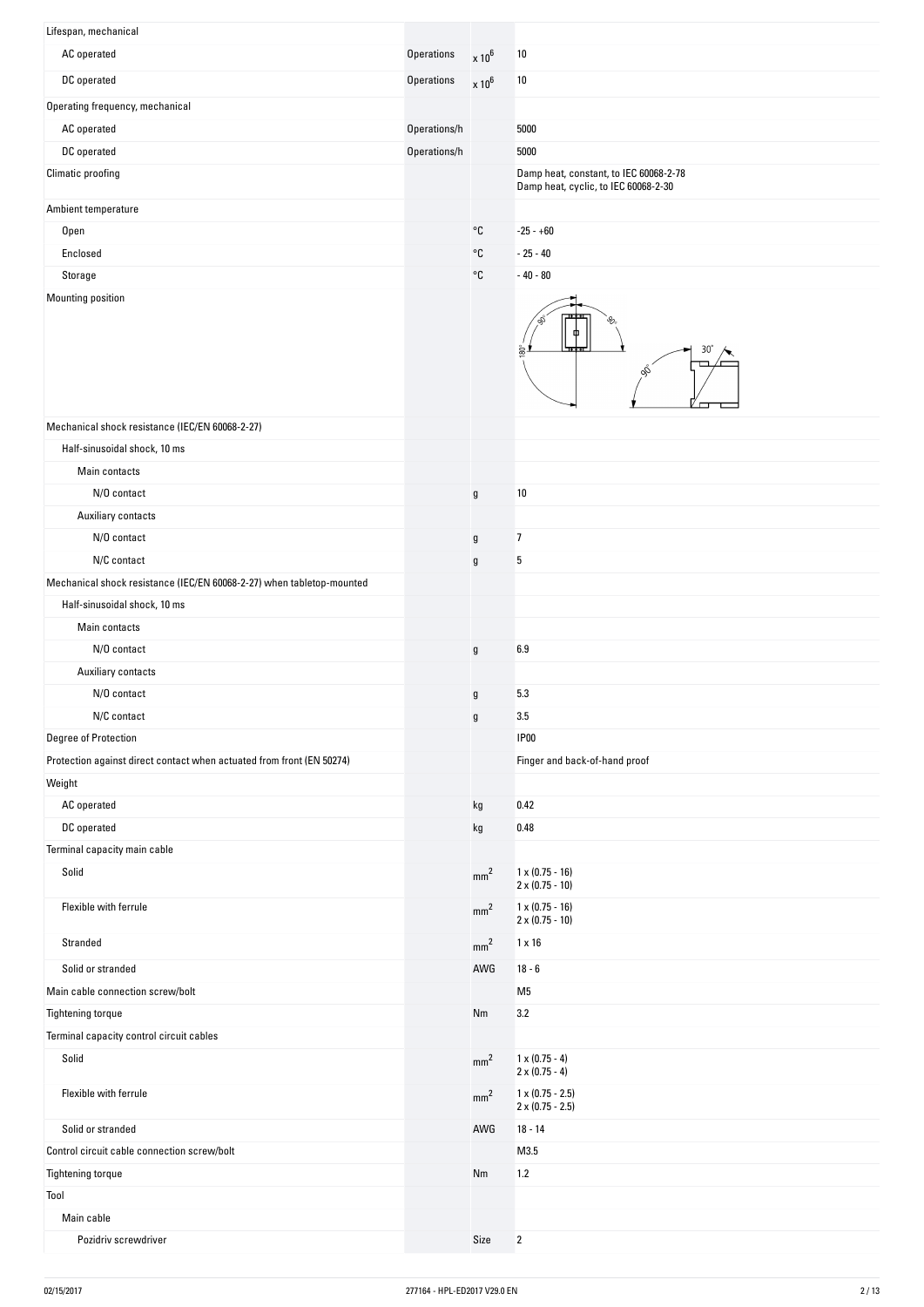| Standard screwdriver                                            |                                                        | mm                     | $0.8 \times 5.5$<br>$1 \times 6$ |
|-----------------------------------------------------------------|--------------------------------------------------------|------------------------|----------------------------------|
| Control circuit cables                                          |                                                        |                        |                                  |
| Pozidriv screwdriver                                            |                                                        | Size                   | $\overline{2}$                   |
| Standard screwdriver                                            |                                                        | mm                     | $0.8 \times 5.5$                 |
|                                                                 |                                                        |                        | $1 \times 6$                     |
| <b>Main conducting paths</b><br>Rated impulse withstand voltage | $\mathsf{U}_{\mathsf{imp}}$                            | V AC                   | 8000                             |
| Overvoltage category/pollution degree                           |                                                        |                        | III/3                            |
| Rated insulation voltage                                        | $\mathsf{U}_i$                                         | V AC                   | 690                              |
| Rated operational voltage                                       | $\mathsf{U}_{\mathsf{e}}$                              | V AC                   | 690                              |
| Safe isolation to EN 61140                                      |                                                        |                        |                                  |
| between coil and contacts                                       |                                                        | V AC                   | 440                              |
| between the contacts                                            |                                                        | V AC                   | 440                              |
| Making capacity (p.f. to IEC/EN 60947)                          |                                                        |                        |                                  |
|                                                                 | Up to 690 V                                            | А                      | 350                              |
| <b>Breaking capacity</b>                                        |                                                        |                        |                                  |
| 220 V 230 V                                                     |                                                        | Α                      | 250                              |
| 380 V 400 V                                                     |                                                        | Α                      | 250                              |
| 500 V                                                           |                                                        | Α                      | 250                              |
| 660 V 690 V                                                     |                                                        | А                      | 150                              |
| Short-circuit rating                                            |                                                        |                        |                                  |
| Short-circuit protection maximum fuse                           |                                                        |                        |                                  |
| Type "2" coordination                                           |                                                        |                        |                                  |
| 400 V                                                           | gG/gL 500 V                                            | $\overline{A}$         | 35                               |
| 690 V                                                           | gG/gL 690 V                                            | $\overline{A}$         | 35                               |
| Type "1" coordination                                           |                                                        |                        |                                  |
| 400 V                                                           | gG/gL 500 V                                            | $\overline{A}$         | 100                              |
| 690 V                                                           | gG/gL 690 V A                                          |                        | $50\,$                           |
| <b>AC</b><br>$AC-1$                                             |                                                        |                        |                                  |
| Rated operational current                                       |                                                        |                        |                                  |
| Conventional free air thermal current, 3 pole, 50 - 60 Hz       |                                                        |                        |                                  |
| Open                                                            |                                                        |                        |                                  |
| at 40 °C                                                        | $\mathsf{I}_{\mathsf{th}}\!=\!\mathsf{I}_{\mathsf{e}}$ | Α                      | 45                               |
| at 50 °C                                                        | $I_{th} = I_e$                                         | А                      | 43                               |
| at 55 °C                                                        | $I_{th} = I_e$                                         | Α                      | 42                               |
| at 60 $^{\circ}$ C                                              | $I_{th} = I_e$                                         | Α                      | 40                               |
| enclosed                                                        | $\mathsf{l}_{\mathsf{th}}$                             | А                      | 36                               |
| Conventional free air thermal current, 1 pole                   |                                                        |                        |                                  |
| open                                                            | $I_{th}$                                               | Α                      | 100                              |
| enclosed                                                        | $\mathsf{l}_{\mathsf{th}}$                             | Α                      | $90\,$                           |
| $AC-3$                                                          |                                                        |                        |                                  |
| Rated operational current                                       |                                                        |                        |                                  |
| Open, 3-pole: 50 - 60 Hz                                        |                                                        |                        |                                  |
| 220 V 230 V                                                     | $I_e$                                                  | Α                      | 25                               |
| 240 V                                                           | $I_e$                                                  | Α                      | 25                               |
| 380 V 400 V                                                     | $I_e$                                                  | Α                      | 25                               |
| 415V                                                            | $I_e$                                                  | Α                      | 25                               |
| 440V                                                            | $I_{e}$                                                | Α                      | 25                               |
| 500 V                                                           | $I_{e}$                                                | Α                      | 25                               |
| 660 V 690 V                                                     | $I_{e}$                                                | Α                      | 15                               |
| 380 V 400 V                                                     |                                                        | А                      | 25                               |
| Motor rating                                                    | $I_e$<br>P                                             | kWh                    |                                  |
| 220 V 230 V                                                     | P                                                      | $\mathsf{k}\mathsf{W}$ | $7.5\,$                          |
|                                                                 |                                                        |                        |                                  |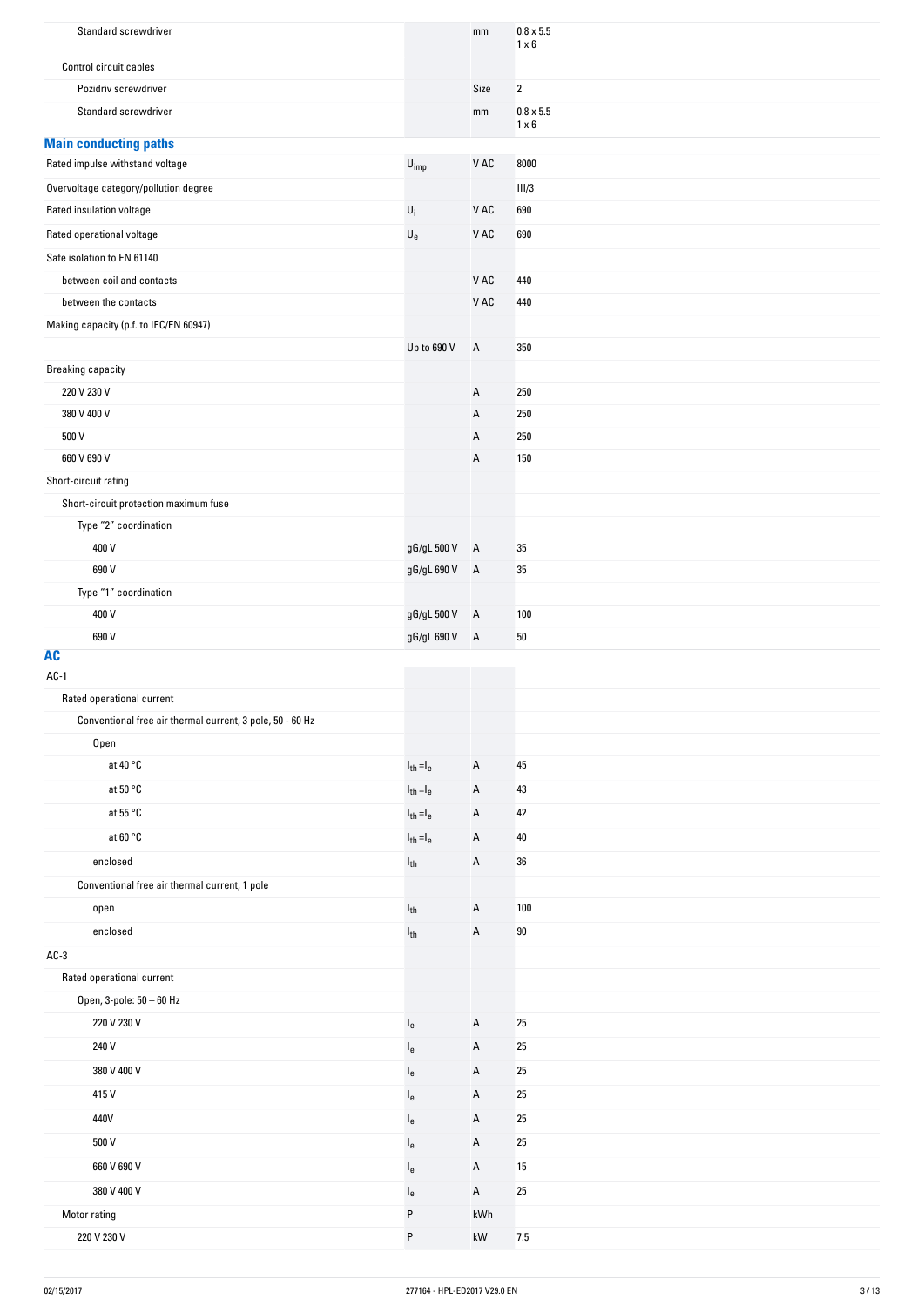| 240V                                                               | $\mathsf{P}$              | $\mathsf{k}\mathsf{W}$ | $\bf 8.5$                                                             |
|--------------------------------------------------------------------|---------------------------|------------------------|-----------------------------------------------------------------------|
| 380 V 400 V                                                        | P                         | kW                     | 11                                                                    |
| 415V                                                               | P                         | kW                     | 14.5                                                                  |
| 440 V                                                              | $\sf P$                   | kW                     | 15.5                                                                  |
| 500 V                                                              | P                         | kW                     | 17.5                                                                  |
| 660 V 690 V                                                        | P                         | kW                     | 14                                                                    |
| $AC-4$                                                             |                           |                        |                                                                       |
| Open, 3-pole: 50 - 60 Hz                                           |                           |                        |                                                                       |
| 220 V 230 V                                                        | $\mathsf{I}_{\mathsf{e}}$ | Α                      | 13                                                                    |
| 240 V                                                              | $\mathsf{I}_{\mathsf{e}}$ | A                      | 13                                                                    |
| 380 V 400 V                                                        | $I_e$                     | A                      | 13                                                                    |
| 415V                                                               | $\mathsf{I}_{\mathsf{e}}$ | Α                      | $13\,$                                                                |
| 440 V                                                              |                           | A                      | 13                                                                    |
|                                                                    | $I_e$                     |                        |                                                                       |
| 500 V                                                              | $I_e$                     | A                      | 13                                                                    |
| 660 V 690 V                                                        | $\mathsf{I}_{\mathsf{e}}$ | $\mathsf{A}$           | $10\,$                                                                |
| Motor rating                                                       | $\sf P$                   | kWh                    |                                                                       |
| 220 V 230 V                                                        | $\sf P$                   | kW                     | $3.5\,$                                                               |
| 240 V                                                              | P                         | kW                     | 4                                                                     |
| 380 V 400 V                                                        | P                         | kW                     | 6                                                                     |
| 415V                                                               | P                         | $\mathsf{k}\mathsf{W}$ | 6.5                                                                   |
| 440 V                                                              | $\sf P$                   | kW                     | $\overline{7}$                                                        |
| 500 V                                                              | $\sf P$                   | kW                     | 8                                                                     |
| 660 V 690 V                                                        | $\sf P$                   | kW                     | 8.5                                                                   |
| <b>DC</b>                                                          |                           |                        |                                                                       |
| Rated operational current, open                                    |                           |                        |                                                                       |
| $DC-1$                                                             |                           |                        |                                                                       |
| 60 V                                                               | $\mathsf{I}_{\mathsf{e}}$ | Α                      | 40                                                                    |
| 110V                                                               | $\mathsf{I}_{\mathrm{e}}$ | A                      | 40                                                                    |
| 220 V                                                              | $\mathsf{I}_{\mathsf{e}}$ | Α                      | 40                                                                    |
| 440 V                                                              | $\mathsf{I}_{\mathsf{e}}$ | Α                      | 2.9                                                                   |
| $DC-3$                                                             |                           |                        |                                                                       |
| 60 V                                                               | $\mathsf{I}_{\mathsf{e}}$ | A                      | $35\,$                                                                |
| 110V                                                               | $I_e$                     | A                      | $35\,$                                                                |
| 220 V                                                              | $I_e$                     | Α                      | $10\,$                                                                |
| 440 V                                                              | $\mathsf{I}_{\mathsf{e}}$ | A                      | $0.6\,$                                                               |
| $DC-5$                                                             |                           |                        |                                                                       |
| 60 V                                                               | $I_e$                     | Α                      | $35\,$                                                                |
| 110V                                                               | $\mathsf{I}_{\mathsf{e}}$ | A                      | $35\,$                                                                |
| 220 V                                                              |                           |                        |                                                                       |
|                                                                    | $\mathsf{I}_{\mathsf{e}}$ | A                      | $10\,$                                                                |
| 440 V<br><b>Current heat loss</b>                                  | $I_e$                     | A                      | $0.6\,$                                                               |
| 3-pole at lth                                                      |                           | ${\sf W}$              | 11.4                                                                  |
|                                                                    |                           |                        |                                                                       |
| Current heat loss at l <sub>e</sub> to AC-3/400 V                  |                           | ${\sf W}$              | $4.2\,$                                                               |
| Impedance per pole<br><b>Magnet systems</b>                        |                           | $m\Omega$              | 2.7                                                                   |
| Voltage tolerance                                                  |                           |                        |                                                                       |
| AC operated                                                        | Pick-up                   | $\times$ $\sf{U}_c$    | $0.8 - 1.1$                                                           |
| Drop-out voltage AC operated                                       | Drop-out                  | $\times$ $\sf{U}_c$    | $0.3 - 0.6$                                                           |
|                                                                    |                           |                        |                                                                       |
| DC operated                                                        | Pick-up                   | $x U_c$                | $0.7 - 1.2$                                                           |
| DC operated                                                        | Drop-out                  | $x U_c$                | $0.15 - 0.6$                                                          |
| Notes                                                              |                           |                        | at least smoothed two-phase bridge rectifier or three-phase rectifier |
| Power consumption of the coil in a cold state and $1.0 \times U_c$ |                           |                        |                                                                       |
| $50$ Hz                                                            | Pick-up                   | VA                     | $52\,$                                                                |
| $50$ Hz                                                            | Sealing                   | VA                     | 7.1                                                                   |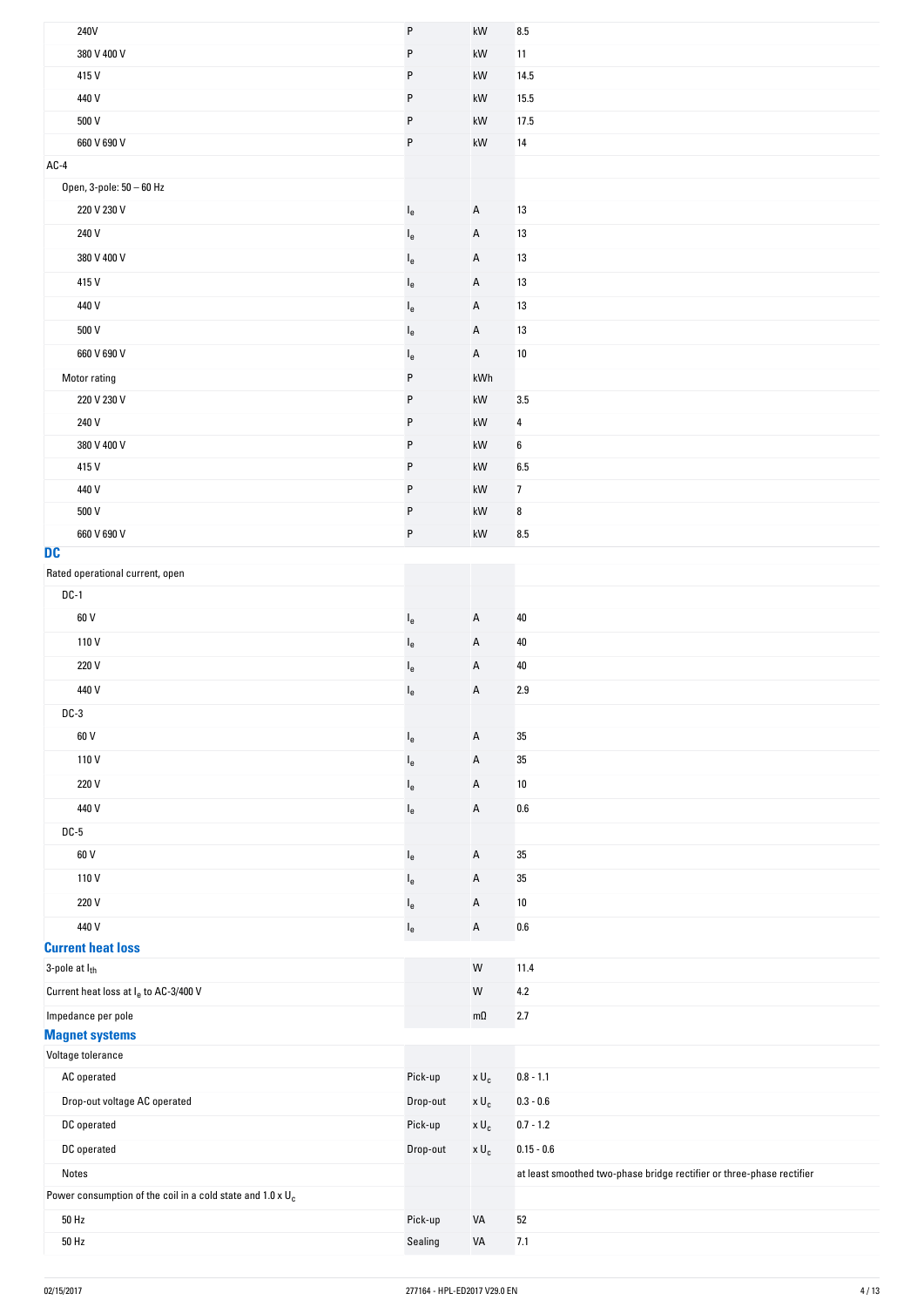| 50 Hz                                                       | Sealing | W             | 2.1                                                                                    |
|-------------------------------------------------------------|---------|---------------|----------------------------------------------------------------------------------------|
| 60 Hz                                                       | Pick-up | VA            | 67                                                                                     |
| 60 Hz                                                       | Sealing | VA            | 8.7                                                                                    |
| 60 Hz                                                       | Sealing | W             | 2.6                                                                                    |
| 50/60 Hz                                                    | Pick-up | VA            | 62<br>58                                                                               |
| 50/60 Hz                                                    | Sealing | VA            | 9.1<br>6.5                                                                             |
| 50/60 Hz                                                    | Sealing | W             | 2.5<br>$\overline{2}$                                                                  |
| DC operated                                                 | Pick-up | W             | 12                                                                                     |
| DC operated                                                 | Sealing | W             | 0.5                                                                                    |
| Duty factor                                                 |         | %DF           | 100                                                                                    |
| Changeover time at 100 % U <sub>C</sub> (recommended value) |         |               |                                                                                        |
| Main contacts                                               |         |               |                                                                                        |
| AC operated                                                 |         |               |                                                                                        |
| Closing delay                                               |         | ms            | $16 - 22$                                                                              |
| Opening delay                                               |         | ms            | $8 - 14$                                                                               |
| DC operated                                                 |         | ms            |                                                                                        |
| Closing delay                                               |         | ms            | 47                                                                                     |
| Opening delay                                               |         | ms            | 30                                                                                     |
| Arcing time                                                 |         | ms            | 10                                                                                     |
| Lifespan, mechanical; Coil 50/60 Hz                         |         | $\times 10^6$ | Mechanical lifespan at 50 Hz approx. 30% lower than under "Technical data,<br>general" |
| <b>Electromagnetic compatibility (EMC)</b>                  |         |               |                                                                                        |
| Emitted interference                                        |         |               | to EN 60947-1                                                                          |
| Interference immunity                                       |         |               | to EN 60947-1                                                                          |

### **Design-verification-as-per-IEC/EN-61439**

| Technical data for design verification                                                                                    |                   |    |                                                                    |
|---------------------------------------------------------------------------------------------------------------------------|-------------------|----|--------------------------------------------------------------------|
| Rated operational current for specified heat dissipation                                                                  | $I_{n}$           | А  | 25                                                                 |
| Heat dissipation per pole, current-dependent                                                                              | $P_{vid}$         | W  | 1.4                                                                |
| Equipment heat dissipation, current-dependent                                                                             | $P_{vid}$         | W  | 4.2                                                                |
| Static heat dissipation, non-current-dependent                                                                            | $P_{VS}$          | W  | 2.1                                                                |
| Heat dissipation capacity                                                                                                 | $P_{\text{diss}}$ | W  | 0                                                                  |
| Operating ambient temperature min.                                                                                        |                   | °C | $-25$                                                              |
| Operating ambient temperature max.                                                                                        |                   | °C | 60                                                                 |
| IEC/EN 61439 design verification                                                                                          |                   |    |                                                                    |
| 10.2 Strength of materials and parts                                                                                      |                   |    |                                                                    |
| 10.2.2 Corrosion resistance                                                                                               |                   |    | Meets the product standard's requirements.                         |
| 10.2.3.1 Verification of thermal stability of enclosures                                                                  |                   |    | Meets the product standard's requirements.                         |
| 10.2.3.2 Verification of resistance of insulating materials to normal heat                                                |                   |    | Meets the product standard's requirements.                         |
| 10.2.3.3 Verification of resistance of insulating materials to abnormal heat<br>and fire due to internal electric effects |                   |    | Meets the product standard's requirements.                         |
| 10.2.4 Resistance to ultra-violet (UV) radiation                                                                          |                   |    | Meets the product standard's requirements.                         |
| 10.2.5 Lifting                                                                                                            |                   |    | Does not apply, since the entire switchgear needs to be evaluated. |
| 10.2.6 Mechanical impact                                                                                                  |                   |    | Does not apply, since the entire switchgear needs to be evaluated. |
| 10.2.7 Inscriptions                                                                                                       |                   |    | Meets the product standard's requirements.                         |
| 10.3 Degree of protection of ASSEMBLIES                                                                                   |                   |    | Does not apply, since the entire switchgear needs to be evaluated. |
| 10.4 Clearances and creepage distances                                                                                    |                   |    | Meets the product standard's requirements.                         |
| 10.5 Protection against electric shock                                                                                    |                   |    | Does not apply, since the entire switchgear needs to be evaluated. |
| 10.6 Incorporation of switching devices and components                                                                    |                   |    | Does not apply, since the entire switchgear needs to be evaluated. |
| 10.7 Internal electrical circuits and connections                                                                         |                   |    | Is the panel builder's responsibility.                             |
| 10.8 Connections for external conductors                                                                                  |                   |    | Is the panel builder's responsibility.                             |
| 10.9 Insulation properties                                                                                                |                   |    |                                                                    |
| 10.9.2 Power-frequency electric strength                                                                                  |                   |    | Is the panel builder's responsibility.                             |
| 10.9.3 Impulse withstand voltage                                                                                          |                   |    | Is the panel builder's responsibility.                             |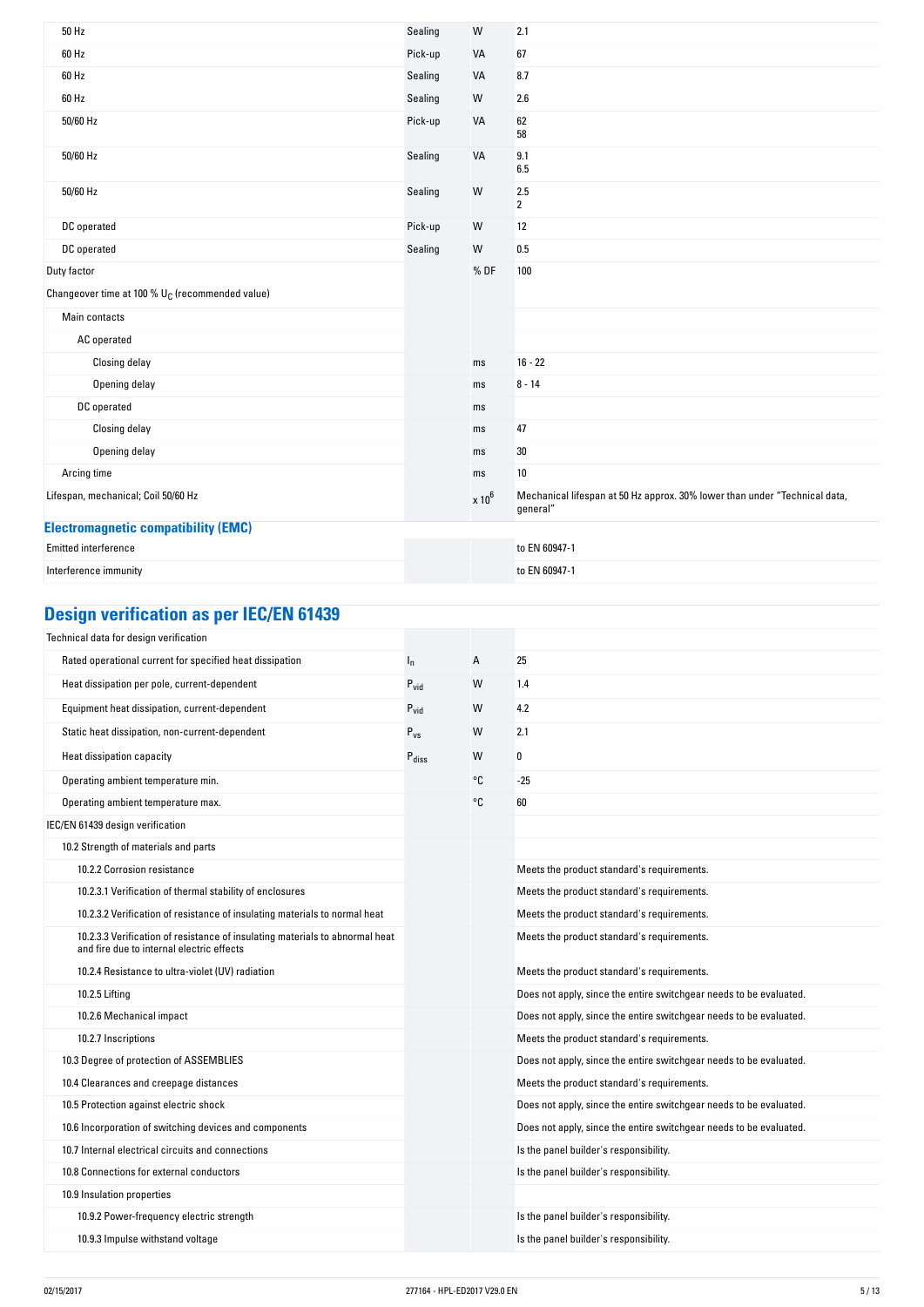| 10.9.4 Testing of enclosures made of insulating material | Is the panel builder's responsibility.                                                                                              |
|----------------------------------------------------------|-------------------------------------------------------------------------------------------------------------------------------------|
| 10.10 Temperature rise                                   | The panel builder is responsible for the temperature rise calculation. Eaton will<br>provide heat dissipation data for the devices. |
| 10.11 Short-circuit rating                               | Is the panel builder's responsibility. The specifications for the switchgear must be<br>observed.                                   |
| 10.12 Electromagnetic compatibility                      | Is the panel builder's responsibility. The specifications for the switchgear must be<br>observed.                                   |
| 10.13 Mechanical function                                | The device meets the requirements, provided the information in the instruction<br>leaflet (IL) is observed.                         |

#### **Technical-data-ETIM-6.0**

Low-voltage industrial components (EG000017) / Power contactor, AC switching (EC000066)

| Electric engineering, automation, process control engineering / Low-voltage switch technology / Contactor (LV) / Power contactor, AC switching (ecl@ss8.1-27-37-10-03 [AAB718012]) |              |                  |
|------------------------------------------------------------------------------------------------------------------------------------------------------------------------------------|--------------|------------------|
| Rated control supply voltage Us at AC 50HZ                                                                                                                                         | V            | 230 - 230        |
| Rated control supply voltage Us at AC 60HZ                                                                                                                                         | V            | 240 - 240        |
| Rated control supply voltage Us at DC                                                                                                                                              | V            | $0 - 0$          |
| Voltage type for actuating                                                                                                                                                         |              | AC               |
| Rated operation current le at AC-1, 400 V                                                                                                                                          | $\mathsf{A}$ | 45               |
| Rated operation current le at AC-3, 400 V                                                                                                                                          | A            | 25               |
| Rated operation power at AC-3, 400 V                                                                                                                                               | kW           | 11               |
| Rated operation current le at AC-4, 400 V                                                                                                                                          | $\mathsf{A}$ | 13               |
| Rated operation power le at AC-4, 400 V                                                                                                                                            | kW           | 6                |
| <b>Modular version</b>                                                                                                                                                             |              | No               |
| Number of auxiliary contacts as normally open contact                                                                                                                              |              | 0                |
| Number of auxiliary contacts as normally closed contact                                                                                                                            |              |                  |
| Type of electrical connection of main circuit                                                                                                                                      |              | Screw connection |
| Number of normally closed contacts as main contact                                                                                                                                 |              | 0                |
| Number of main contacts as normally open contact                                                                                                                                   |              | 3                |

### **Approvals**

| <b>Product Standards</b>             | IEC/EN 60947-4-1; UL 508; CSA-C22.2 No. 14-05; CE marking |
|--------------------------------------|-----------------------------------------------------------|
| UL File No.                          | E29096                                                    |
| UL Category Control No.              | <b>NLDX</b>                                               |
| CSA File No.                         | 012528                                                    |
| CSA Class No.                        | 2411-03, 3211-04                                          |
| North America Certification          | UL listed, CSA certified                                  |
| Specially designed for North America | No                                                        |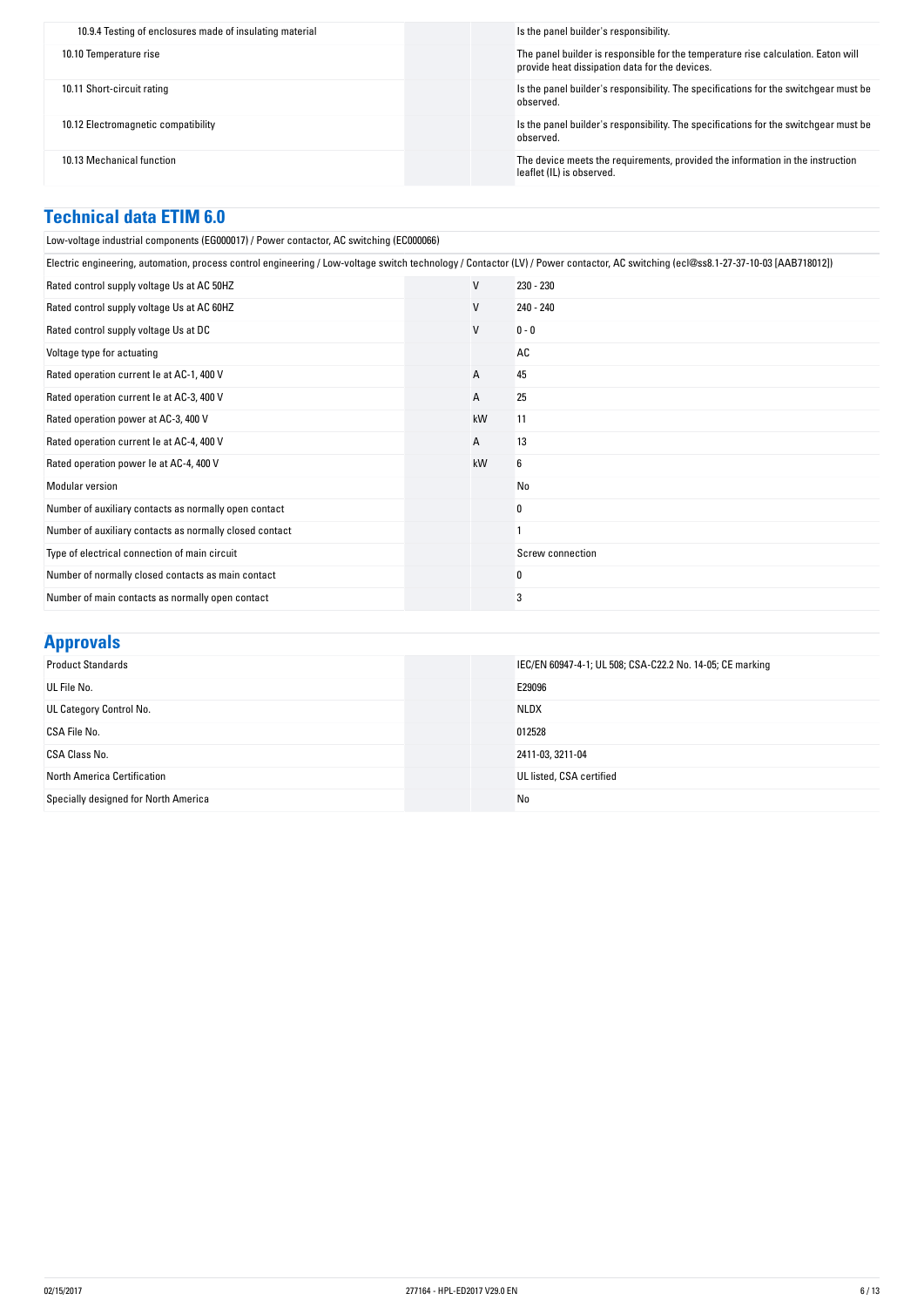

2: Suppressor 3: Auxiliary contact modules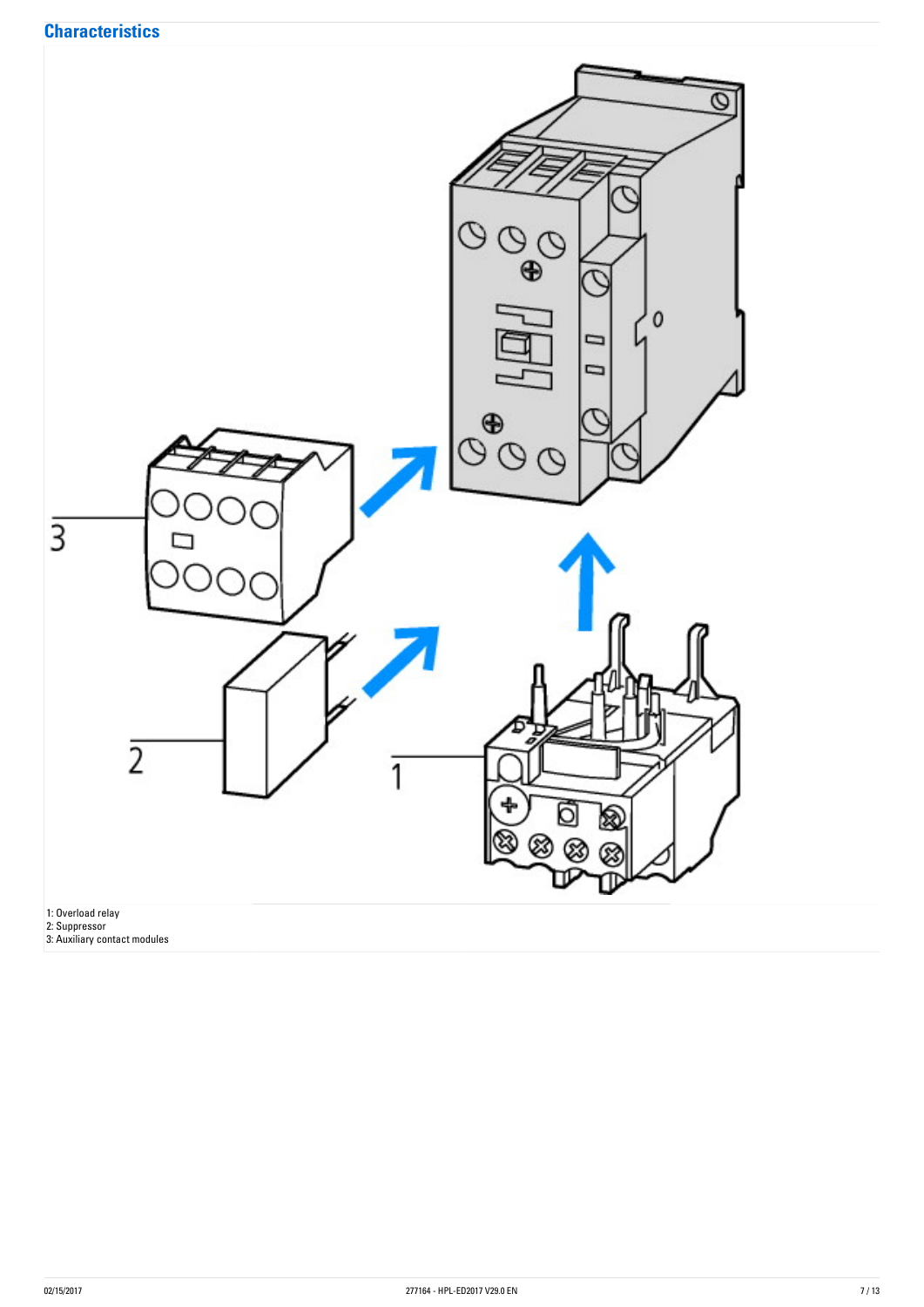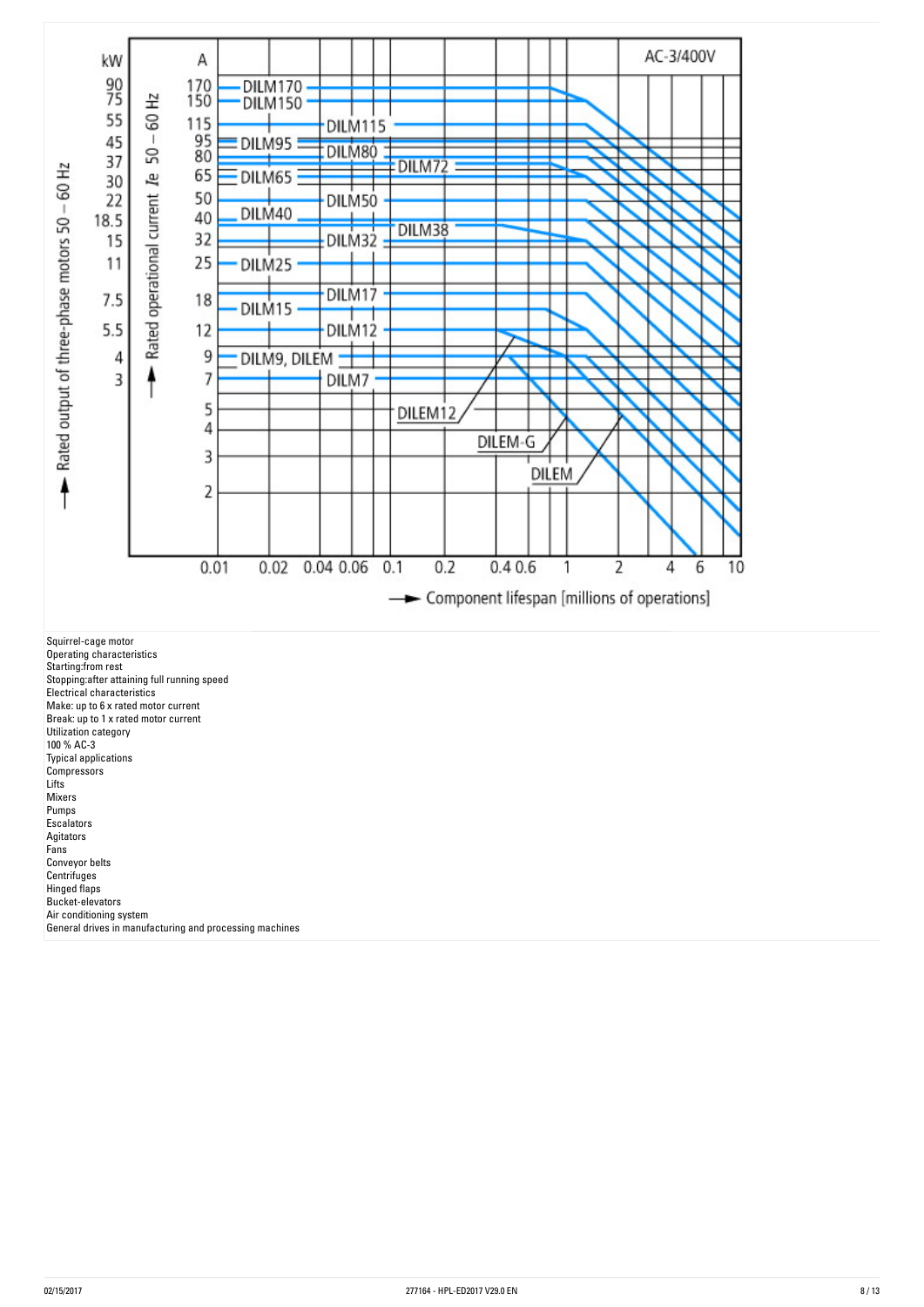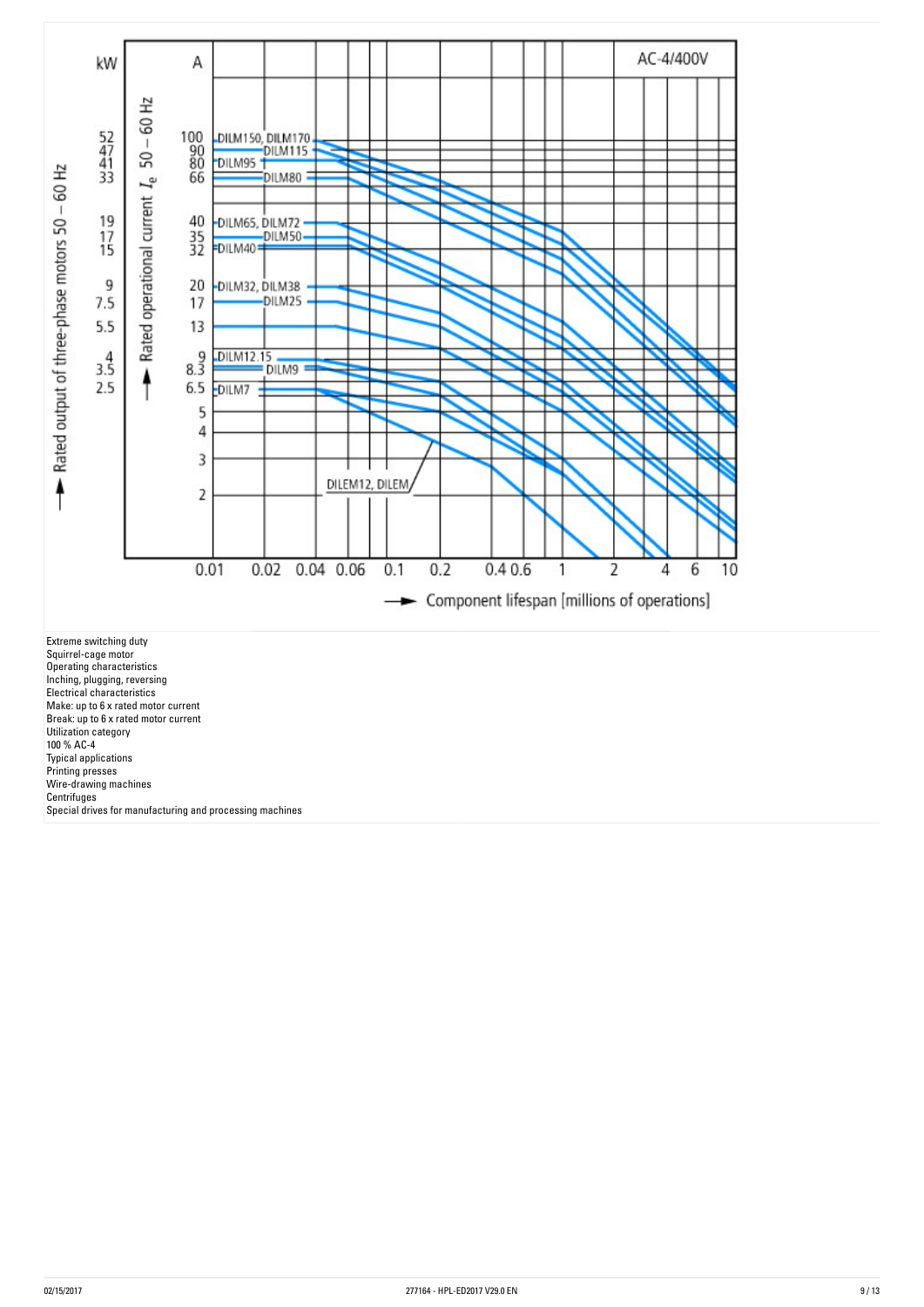

Typical examples of application

Electric heat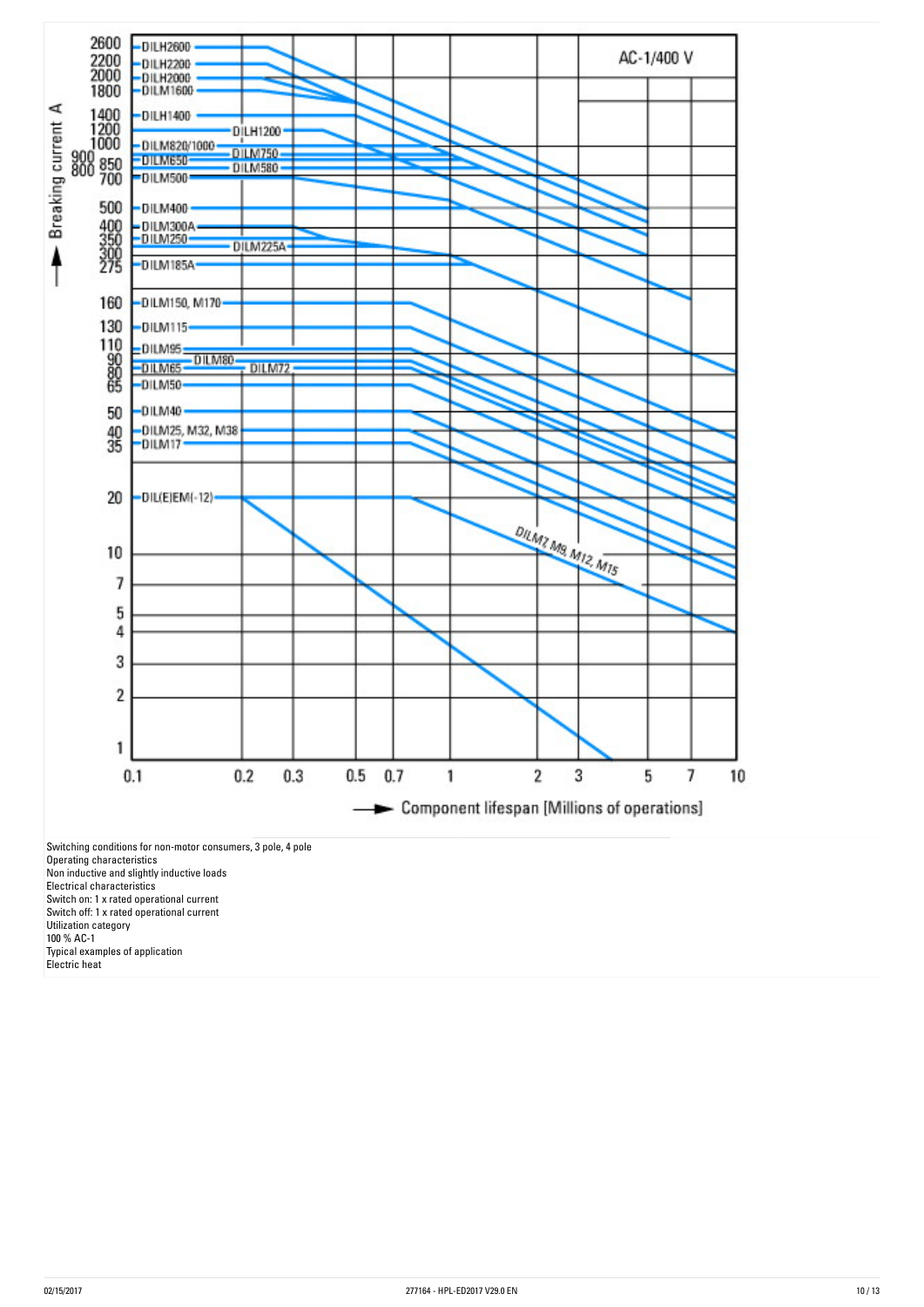### **Dimensions**

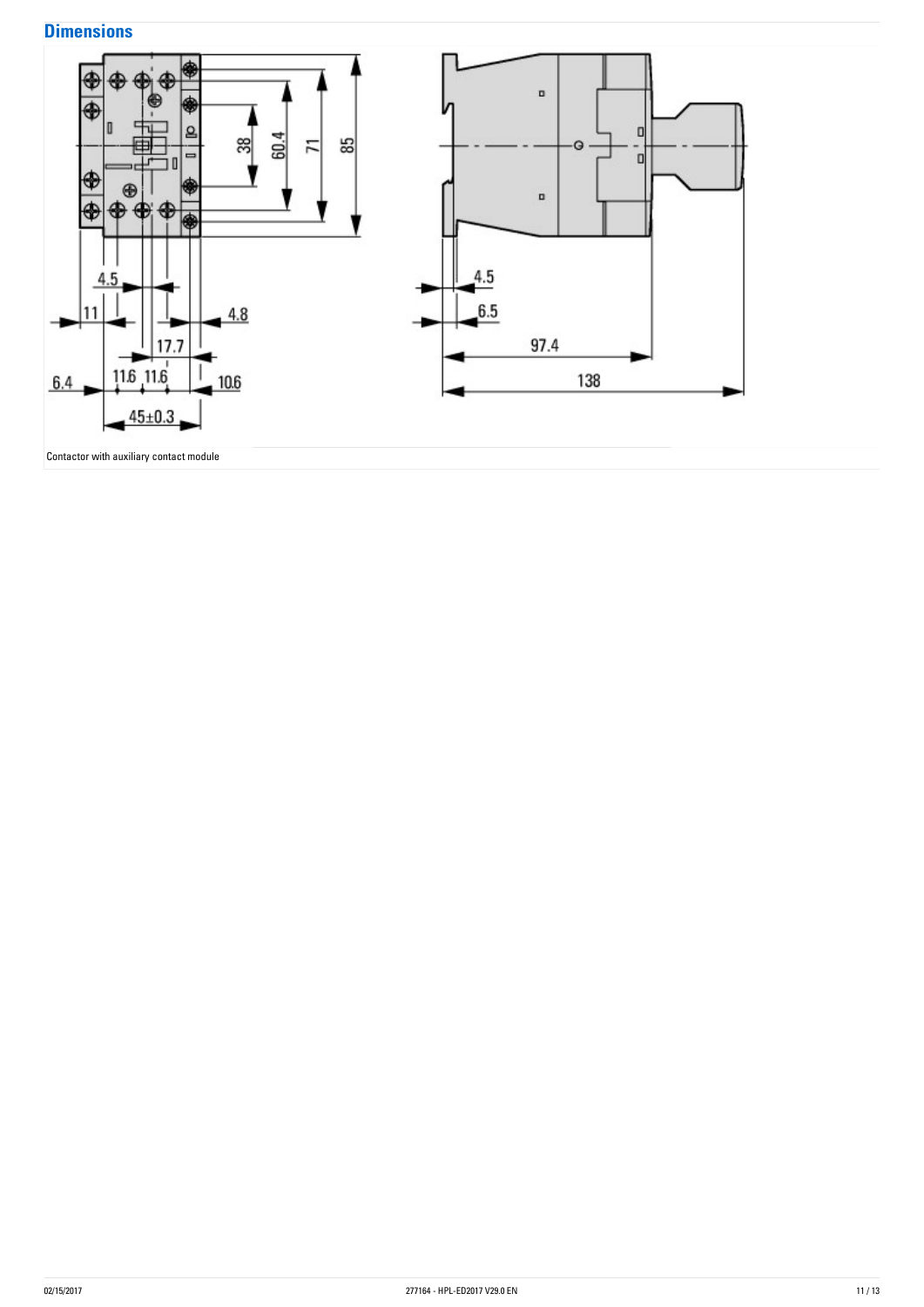

## **Additional-product-information-(links)**

| <b>IL03407014Z (AWA2100-2127) Contactor</b>                                              |                                                                                                           |
|------------------------------------------------------------------------------------------|-----------------------------------------------------------------------------------------------------------|
| IL03407014Z (AWA2100-2127) Contactor                                                     | ftp://ftp.moeller.net/DOCUMENTATION/AWA_INSTRUCTIONS/IL03407014Z2012_03.pdf                               |
| UL/CSA: Approved rating data                                                             | http://de.ecat.moeller.net/flip-cat/?edition=HPLTE&startpage=5.84                                         |
| UL/CSA: UL/CSA: Special Purpose Rating                                                   | http://de.ecat.moeller.net/flip-cat/?edition=HPLTE&startpage=5.85                                         |
| UL/CSA: UL/CSA: Short Circuit Current Rating<br>(SCCR)                                   | http://de.ecat.moeller.net/flip-cat/?edition=HPLTE&startpage=5.86                                         |
| Switchgear of Power Factor Correction<br>Systems                                         | http://www.moeller.net/binary/ver_techpapers/ver934en.pdf                                                 |
| X-Start - Modern Switching Installations<br><b>Efficiently Fitted and Wired Securely</b> | http://www.moeller.net/binary/ver_techpapers/ver938en.pdf                                                 |
| <b>Relating to Safety-Related Control Functions</b>                                      | Mirror Contacts for Highly-Reliable Information http://www.moeller.net/binary/ver techpapers/ver944en.pdf |